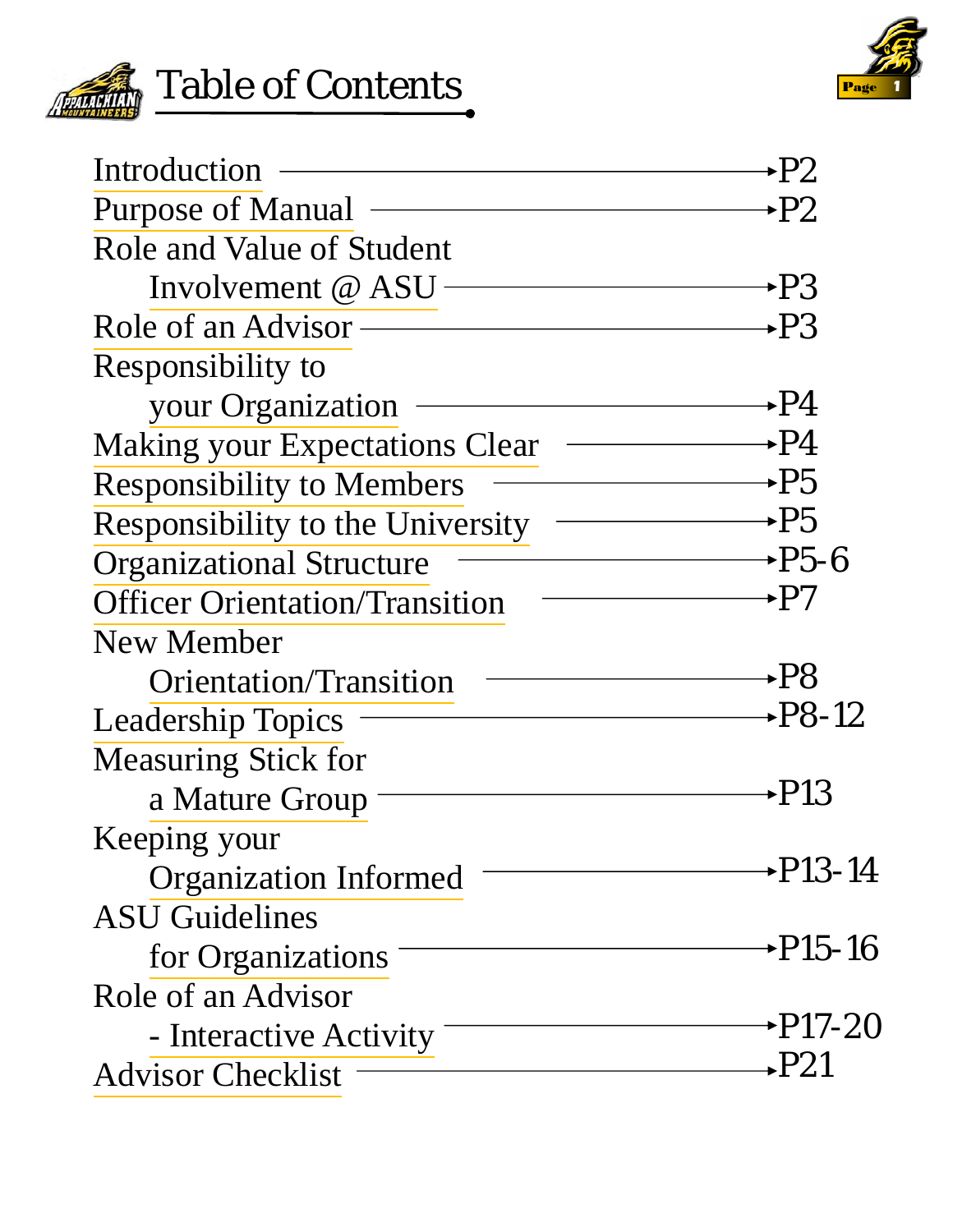<span id="page-1-0"></span>

 With instruction as its primary mission, the University is committed to excellence in teaching and the fostering of scholarship. As an academic community, Appalachian takes pride in its tradition of faculty commitment to students both inside and outside the classroom. Mindful of the relationship between the curricular and extracurricular, Appalachian seeks to promote the intellectual, cultural and personal development of its students.

 Student organizations play an integral role in the Appalachian educational experience. It is through its almost 300 clubs and organizations that Appalachian is able to maintain this sense of community and afford students the opportunity to pursue the practice of involvement, leadership, and service. The Lee H. McCaskey Center for Student Involvement and Leadership is charged with assisting clubs in meeting their purpose and promoting effective membership and leadership in student organizations. Through its programs, services, and practices, the Center and its staff work with student groups in leadership development, program planning, and other related areas of organizational development.

 This manual is one example of that effort. It is not intended to answer all of your questions. It is to serve as a resource. It is one tool in your repertoire of resources. The Center is located in 219 W. H. Plemmons Student Union. You are invited to come by and learn more.



**Introduction** 

 All recognized student organizations are required to have a faculty advisor who is a fulltime member of the University teaching or administrative staff. It is an honor to be asked by a student organization to serve as their advisor. It indicates the students' respect and trust in you. Being a faculty advisor also carries with it some responsibilities to the organization.

 This manual has been prepared to assist you in understanding and fulfilling these commitments, and whether this is your first year advising or 20<sup>th</sup> we hope that you will find it helpful. This manuals purpose is to provide general information about advising, its role on this campus, as well as resources available to our organizations and advisors.

 This publication is a service of the Center for Student Involvement and Leadership. The manual will be distributed to all campus advisors and will be updated as new information presents itself. The manual, as well as any updates, is available on the CSIL website at www.csil.appstate.edu and on the Club Council website at www.clubcouncil.appstate.edu.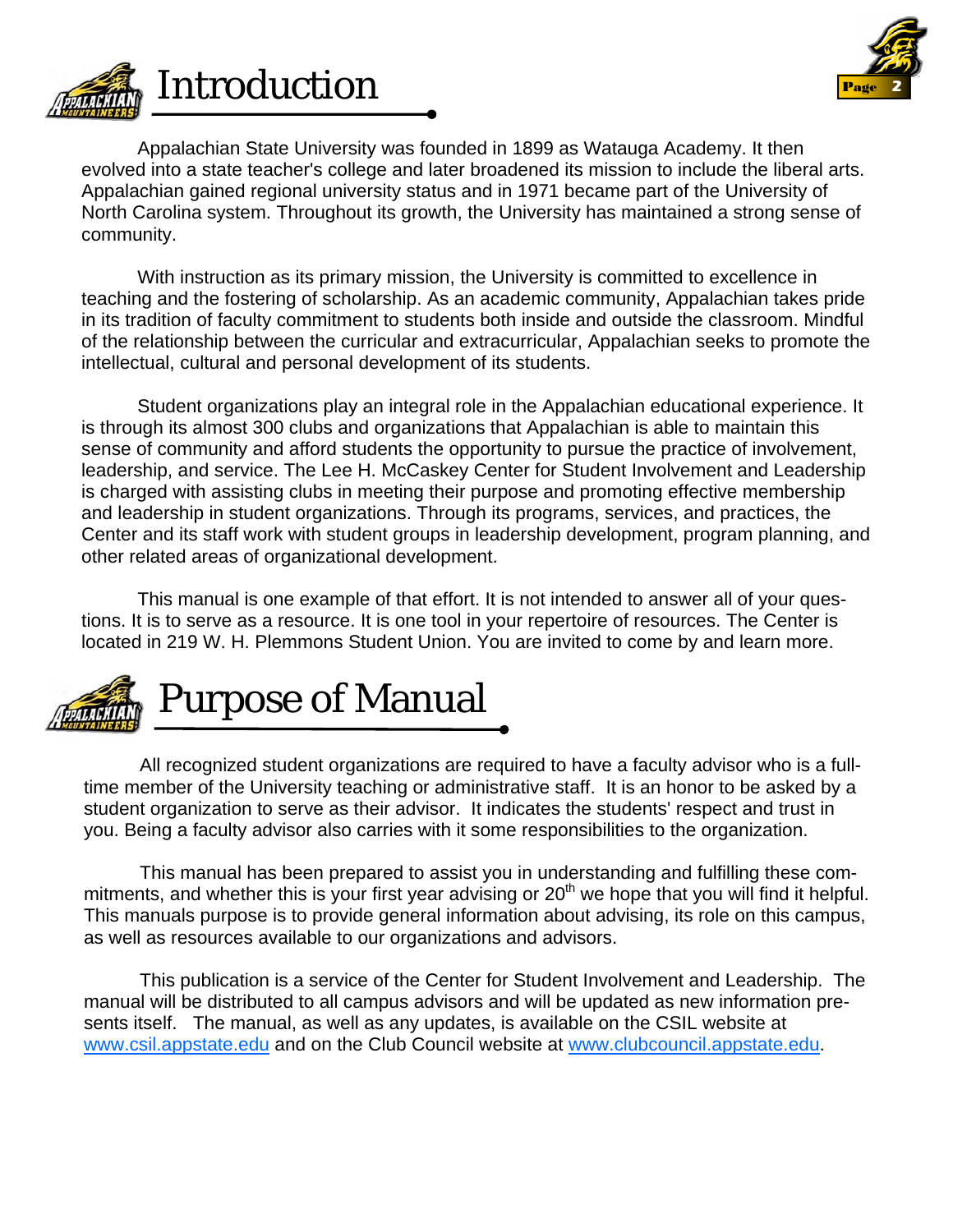<span id="page-2-0"></span>



 The primary goal of attending a college or university is, of course, the acquisition of knowledge. Involvement in campus clubs and organizations helps to round out the wealth of information and skills one should gain during the college experience. Student involvement has lots of benefits, some of which include:

- **←** Development and growth of leadership and interpersonal skills
- The opportunity to explore personal interests and develop personal talents and a passion for issues
- <sup>+</sup> The chances to apply information learned in the classroom to real world issues and improve problem solving skills.
- $\div$  Gain friends and support network.
- $+$  Interact with and provide service to local community organizations and the campus.
- Studies have shown improved GPA and graduation rates.

 As an advisor you have the unique opportunity to ensure that students gain all if not more of the benefits listed above. You guidance and direction not only helps to develop strong leadership skills, but also create well rounded individuals that can be contributing members to a

## Role of an Advisor

 Just as student organizations vary in their purposes, objectives, and activities, the role and functions of the faculty advisor will vary within each organization. However there are some basic responsibilities common to every organization. The first of which is to insure that students have completed all necessary paperwork to be in good standing with the university (a detailed list will be included later in the manual), which includes expressing your support of the organization in its endeavors and agreement to provide leadership and guidance to the officers as needed.

 One of the more important roles an advisor holds is to act as a resource to the organization. Your experience in planning and organizing, as well as your broader knowledge of the University community gives you an expertise to share with the student leaders of your organization. You can not be expected to know all University policies and procedures; nor can you be expected to have all the answers to all students' questions. You can, however, provide significant directions to students to help them get things done within the University environment. In addition to the hardcopy of the Organization Policies and Guidelines each organization receives , they can be found at www.csil.appstate.edu and www.clubcouncil.appstate.edu.

 It will be important to become familiar with the purpose and structure of the organization as well as the personality of the members. Reviewing the organization's constitution and bylaws, attending an organizational meeting, and meeting with the group's officers can give you helpful information about the activities of the group and the role(s) you can assume with the group.

 In addition, you should be familiar with the organization's financial structure. Does the group have a checking and/or passbook savings account? Do members pay dues? Or is the treasury derived from fund-raising activities? What is the money used for? Very often the faculty advisor can assist in the development of the organization's budget and play a major role in its execution.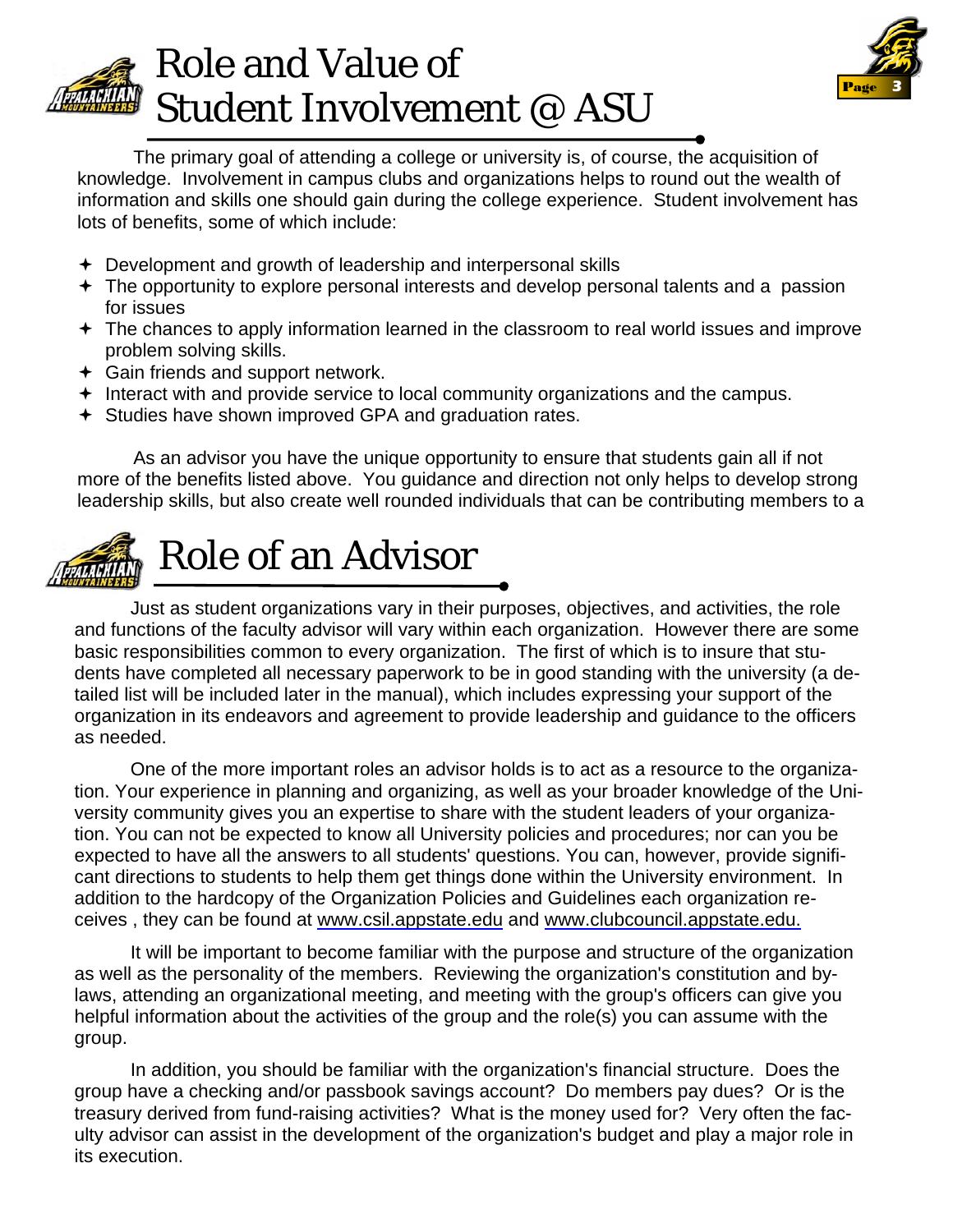

<span id="page-3-0"></span>

Responsibility to your Organization

Specifically some of the roles that an advisor may play include, but are not limited to, the following:

- 1. To play an active role in helping the students set up a meaningful program that is consistent with the organization's purpose and mission
- 2. To insure organizational compliance with University policies and procedures as they relate to student conduct and organizational activities
- 3. To provide support to the officers by encouraging them in their endeavors, advancing their leadership role to the general membership, and promoting the organization's activities within and outside of the membership
- 4. To be well informed about all plans and activities of the group
- 5. To provide continuity for the group and to be familiar with the history
- 6. To help motivate and empower students
- 7. To attend club meetings and events when possible
- 8. To provide assistance in the planning and evaluation of the overall program
- 9. To assist the group in setting realistic and attainable goals and objectives each academic year



## Making your Expectations Clear

It is extremely important for you to clarify with your organization what the members expect from you and what you expect from them. Before the year begins, you will need to sit down with all the members and discuss these expectations. To assist you with this conversation is a Role of the Advisor Interactive Activity included in the appendices. It is quite helpful to put these expectations in writing for later reference. Also, reviewing with your members those responsibilities associated with being an advisor is helpful in making expectations clear, and may help some members adapt to your advising style.

 The manner in which you participate with the organization will depend on your personality, how you interact with the student leaders, and the needs of the student leaders in the organization. At different times, with different students and in different situations, you may find yourself in a more dominant role than in others. As you become more familiar with the group and its leaders, you can assess the appropriate advisement style. Begin your advising relationship by having a conversation with each new executive member about expectations of the advising role. Some ways to assess group needs are:

- Establish a regular working relationship with group leaders.
- Clarify leader and group perceptions of advisory involvement.
- Observe officer leadership styles.
- Determine clarity of current and long-term group objectives.
- Determine consistency of leader perceptions with membership needs and expectations.
- Assess leaders' and members' willingness to take responsibility and follow through tasks.
- Develop a contract that is signed by you and the organization's executive board.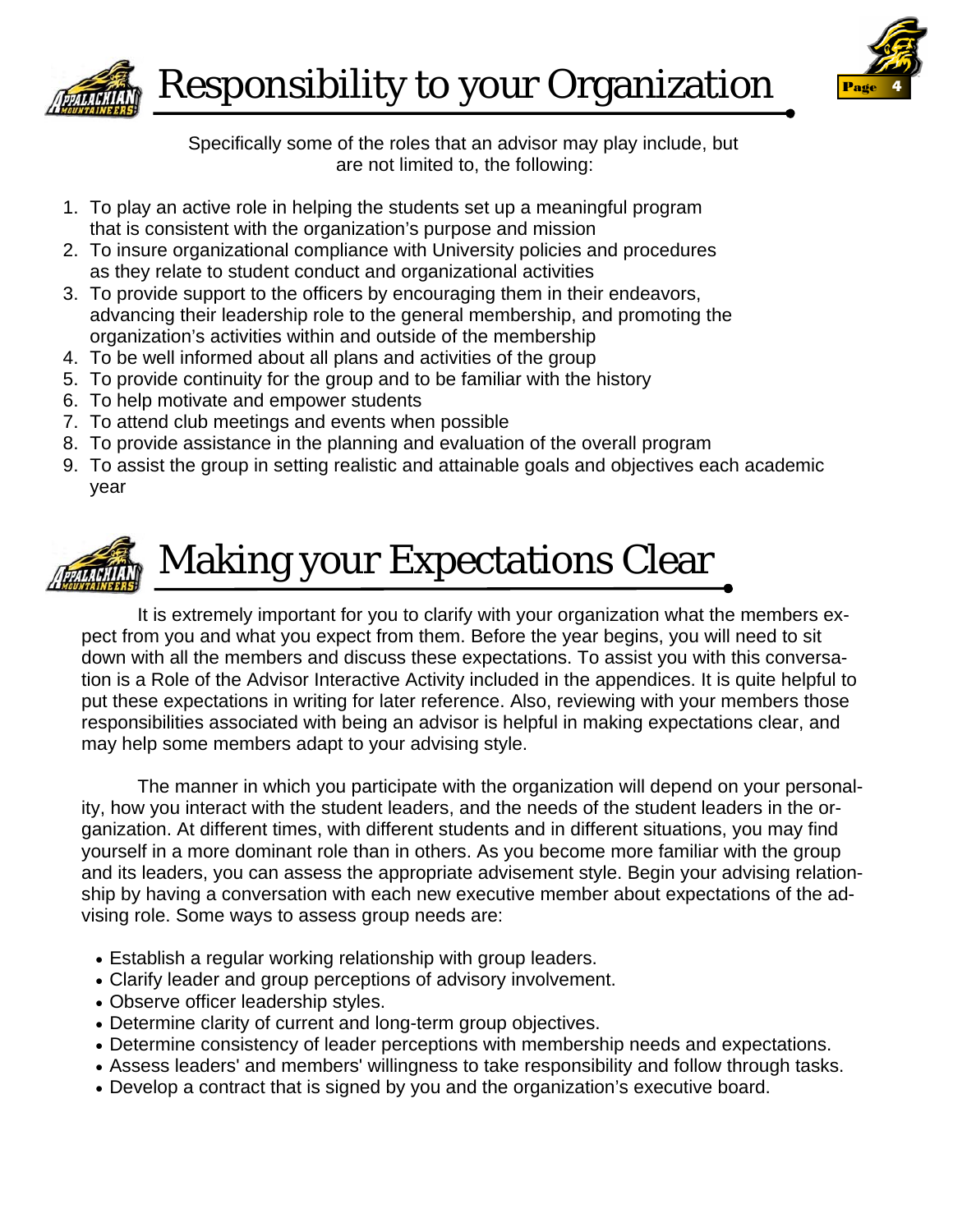<span id="page-4-0"></span>



- 1. To encourage members to participate and plan group events
- 2. To assist members in finding a balance between academic and cocurricular activities.
- 3. To encourage members to accept responsibility for specific parts of the program thus promoting ownership within the organization



## Responsibility to the University

- 1. To guide members in decisions as they relate to University policies
- 2. To attend organizational meetings when deemed necessary
- 3. To provide supervision of the financial procedures of the organization.
- 4. To assist the University in the implementation of the policies for student organizations



## Organizational Structure

 As an advisor, it is important for you to understand the structure of your organization. Appalachian State University requires each organization to have a current Constitution on file. Constitutions are good resources for clubs that define the structure (e.g., purpose, qualifications for membership, committees, officers) and the general responsibilities of all elected officers. This section discusses responsibilities as they are generally defined for major officers, but your organization's constitution may require other duties not presented here. In all cases, however, it is essential that both the officers and general membership remember that, although the officers are the leaders of the organization, they serve the membership and must be accountable to the group.

## President

The chief executive officer, generally called the president, is representative of all that is good and bad about the organization. This person is regarded by those who elected him or her, and by the general University community, to be the director / planner and chief coordinator of all activities for the group. These two functional responsibilities expand to include communication within the organization, involving the membership by delegating specific tasks, and – after each meeting or activity (and ultimately the year itself) – assessing the positive and negative aspects of what has transpired.

The president has a lot of responsibility, but also a lot of opportunity to get people excited about the organization and to feel good about their participation with it. The leader who believes in the purpose of the organization and can get other people excited about its programs and genuinely be appreciative of their participation will be successful. The president should challenge the group with enthusiasm and by a willingness to do things differently from the way they have always been done.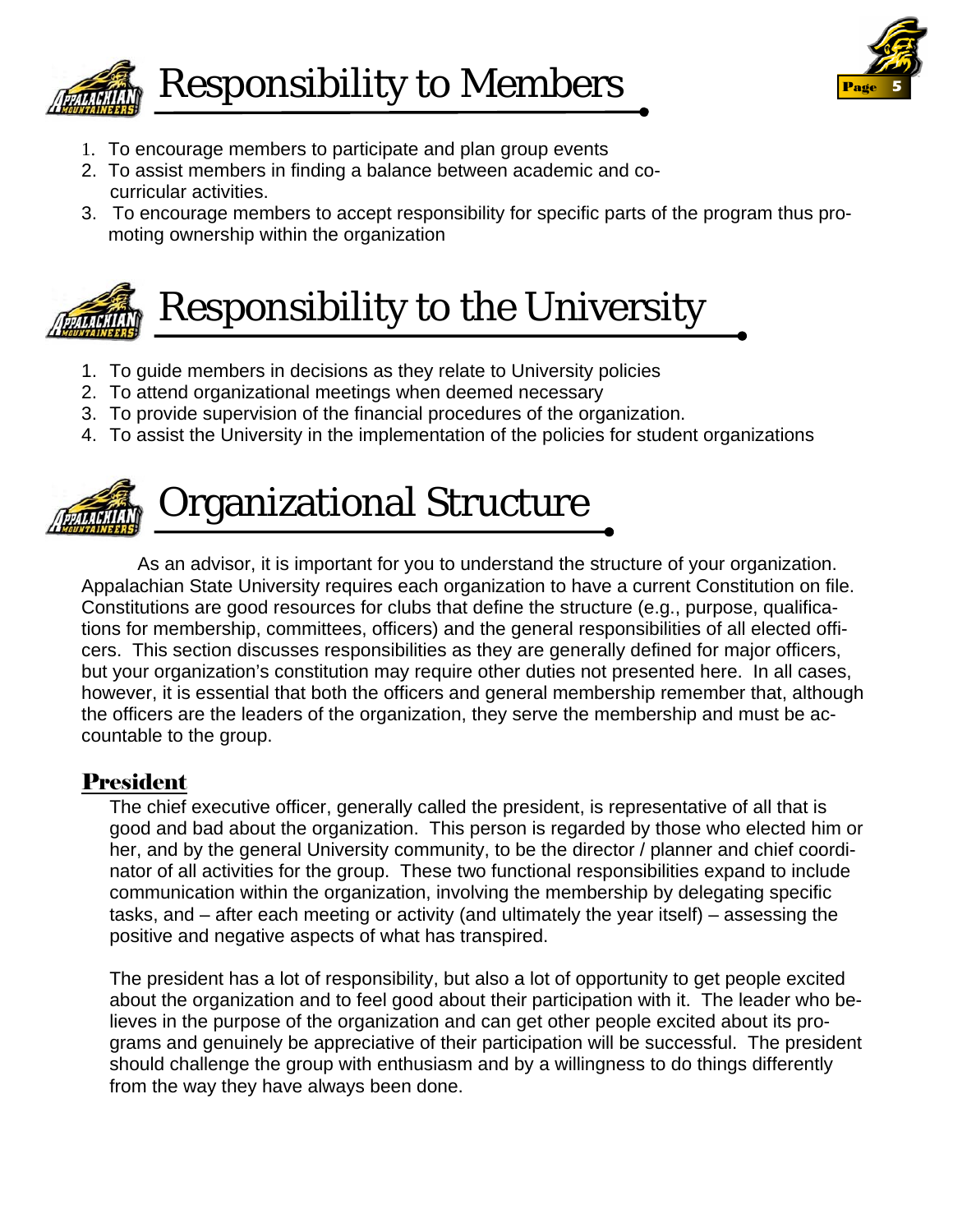

## Vice President

 A misconception of organizational structure is that the vice president only performs in the absence of the chief executive officer. As a result, many Constitutions do not spell out specific duties and responsibilities for this particular office. Much talent and creativity is lost with this approach.

Generally, the person elected to the position of vice president is the regarded by the membership to be an individual with dynamism and leadership capacity. No organization should be short changed by electing a person to a position that has no specific and meaningful responsibilities. The vice president needs to play an active leadership role with the group. The specifics of the role will vary from organization to organization.

## Secretary/Historian/Webmaster

Communication is the most essential activity of any group of two or more people. Communication connects people. All organizations have at least one person responsible for correspondence, recording minutes and maintaining a historical archive (e.g. scrapbook, files, etc.) These people are vital to involving the membership with the organization. The tone and content of notices about meetings helps to set the attitudes of those who attend; the flavor of the minutes of the meeting confirms the importance of the assembly; and the nature of historical records builds pride in the traditions of your group. The stronger your systems for communication, the stronger your organization.

#### Treasurer

The treasurer is responsible not only to collect and spend money, but also to work to make sure that a sound budget plan is prepared for the upcoming year. The treasurer must also understand the budget and programs established by the out-going officers. The treasurer is responsible to the general membership (not the president or other officers).

## Committee Chairs

 Almost without exception constitutions stipulate *standing committees* (those specified in the constitutions which exist from year to year) and *ad hoc committees* that may arise from time to time to meet particular needs of the organization. Committees are excellent means for members to become active in the organization. Selecting committee chairs requires thought to the purpose of the committee and the ability of the candidate for chairperson to work effectively with a group.

The primary responsibility of any committee chair is to involve the committee members. The chairperson must be organized, be able to plan, and know how to effectively delegate work to others (as well as be willing to do some work) to be successful.

## Other Officers

Your organization may have other officers besides or in addition to the ones discussed here. Regardless of the nomenclature, never appoint people to positions until the responsibilities have been clearly defined and explained. Honorary positions deserve the dignity of honor; do not "name" people to "positions" in an attempt to meet your need or their needs to have a title.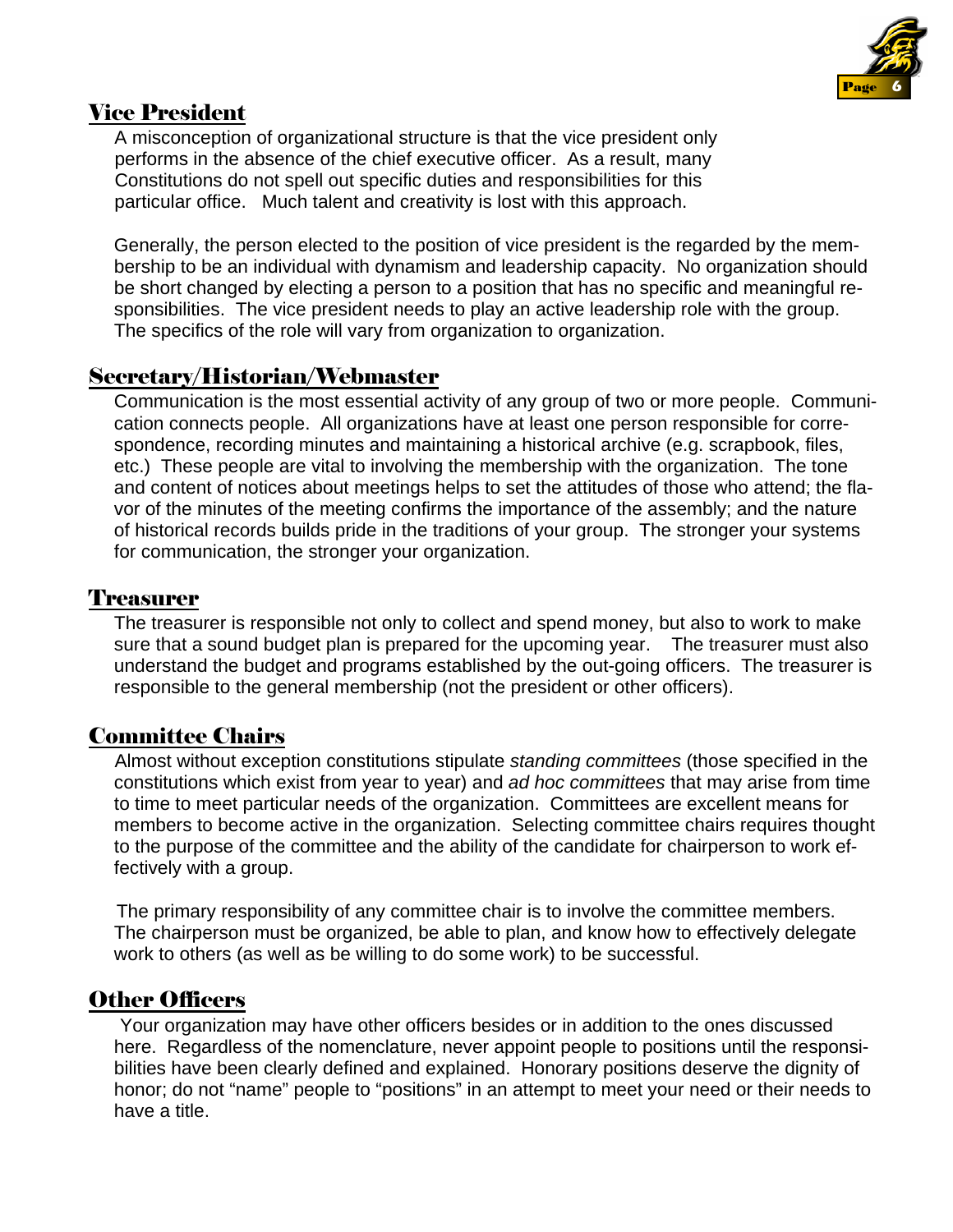<span id="page-6-0"></span>



 Although your organization is probably aware, new officer orientation is absolutely necessary for the survival of an organization from one year to the next. The most important last thing out-going officers can do is take time with the newly elected officers to help them organize and understand the information they need to be effective leaders for your organization. To assist with the transition, Club Council holds a Transition Workshop in the spring semester. New officers and/or individuals planning to run for office are encouraged to attend. To learn more about the workshop, visit the Club Council website at www.clubcouncil.appstate.edu. It may also be exciting and effective to hold a retreat. If as an advisor feel your organization needs guidance in this area, here is a checklist for suggested content of an orientation:

- 1. Give job descriptions of positions to the new officers and discuss duties.
- 2. Give bank account numbers, mailing addresses, etc. to new officers
- 3. Give name, address, and phone number of the faculty advisor to the new officers. Introduce the advisor and the new officers.
- 4. Transfer organization files to the new officers.
- 5. Give key or combination to office, file cabinet, etc. to new officer
- 6. Give complete roster of members, with phone, email, address, etc. to new officers.
- 7. Give a copy of the organization constitution, charter or by-laws to new officer.
- 8. Explain the organizational leadership to new officers.
- 9. Give copies of helpful handouts, handbooks, etc. to new officer. Introduce the new officer to resources around campus that could be helpful.
- 10. Explain organization finances and financial responsibilities to new officers.
- 11. Discuss things that should be done over the summer with the new officer.
- 12. Explain the organization's mission or purpose to the new officer.
- 13. Explain the history of the organization to new officers.
- 14. Explain the organization's working relationship with administration, other organizations, university governance, etc.
- 15. Give a list of useful names and phone numbers on campus to the new officers.
- 16. Introduce the new officer to the resources and staff available in the Center for Student Involvement and Leadership. (219 Plemmons Student Union)
- 17. Explain the purpose and importance of leadership development conferences and workshops to the new officers. Visit <www.csil.appstate.edu> for on-going leadership opportunities.
- 18. Submit any changes in contact information to the Center for Student Involvement and Leadership to insure the organization receives important information. Substitute the name of the new officer at state or national level of the organization if necessary. Give the officer an opportunity to lead a meeting and attend an executive board meeting this year.
- 19. Show the new officer effective methods of planning organization events.
- 20. Show the new officer how to make a meeting agenda.
- 21. Review the university student life policies with the new officer (ex: posting policies, reservations policies, funding, etc.)
- 22. Tell the new officer all the things you wish you had been told when you were a new officer.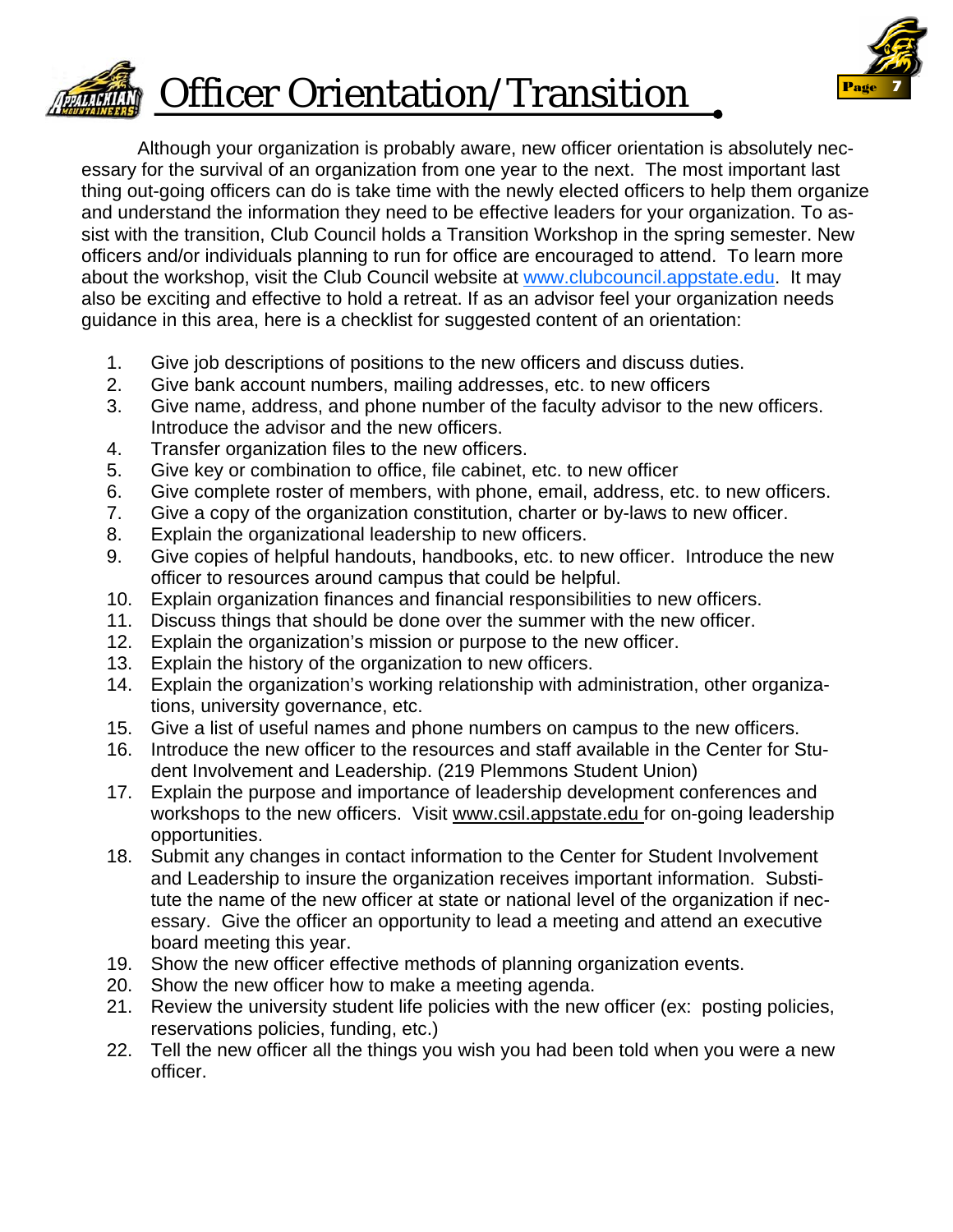<span id="page-7-0"></span>



 Just as officer orientation is vital within an organization; new members also need to be properly oriented. Orientation for new members is a process to tell them some of the history of the organization and to explain the current programs and workings of the club. It is one of the most overlooked methods of helping new members feel a part of the group.

 Take time at meetings and other activities to have the members introduce themselves and be introduced by others. Frequent introductions of members are very helpful.

 A free resource offered by the Center for Student Involvement and Leadership is the Leadership Team. The Leadership Team is a group of peer educators that can come to your organization meeting and conduct a variety of workshops such as team building, ice breakers, goal setting, etc. To schedule the Leadership Team or for more information, contact CSIL at 262-6252.



## Leadership Topics

Every organization, at one time or another, examines such developmental issues as motivation, team building, decision-making, and conflict resolution. Following are basic guidelines that you as the advisor, might wish to know and share with your organization.

## **Tips to Motivate People**

## **Motivation**

- 1. Show interest and appreciation for the individuals in your club. Find out what makes them tick.
- 2. Be courteous and considerate by listening to the ideas of others.
- 3. Provide constructive feedback to club members in private.
- 4. Praise club members in public and be sure to give credit where credit is due.
- 5. People carry out best their own ideas so show confidence in your club by delegating responsibilities and expecting members to do their best.
- 6. Avoid domination or forcefulness. Make your wishes known through suggestions or requests and try to state your reasons.
- 7. Keep your club informed and involve members in decisions, particularly those affecting them.
- 8. Be positive and enthusiastic. Avoid getting upset with little hassles.
- 9. Be consistent and fair.
- 10. Admit your mistakes. It happens to the best.
- 11. Avoid making promises you may not be able to keep. Be careful about you say and how you say it.
- 12. Give your club a sense of direction and a goal to work toward.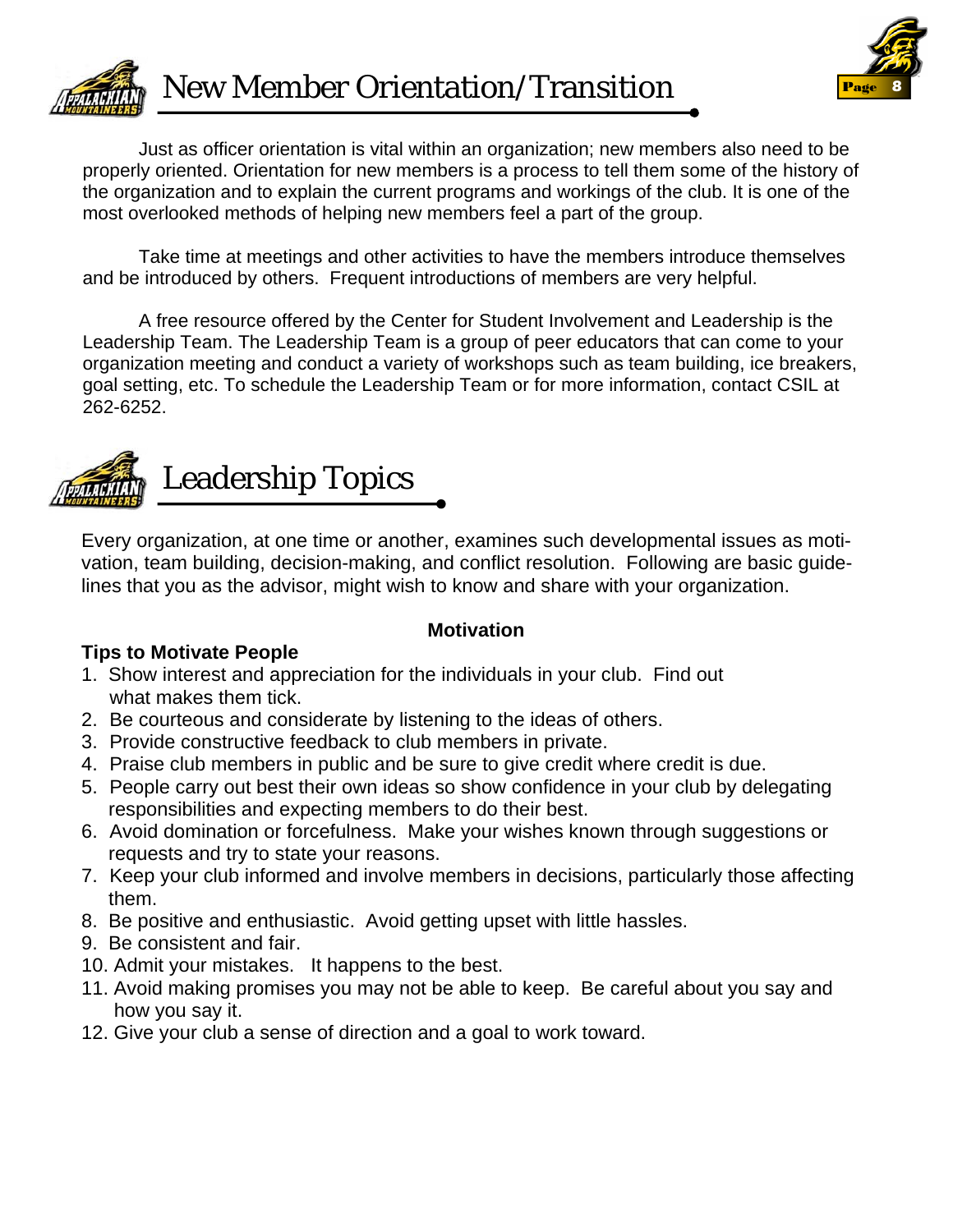

## **Getting It Done Through Goal Setting**

 As an advisor, you need to be aware of your organization's goals and visions, because a group will accomplish nothing if guidelines are not set. This goal-setting outline may be a good reference for you organizational leaders to follow if guidance is needed.

#### Why Are Goals Important?

- 1. Goals are guides for action, and it is through group goals that the efforts of group members are planned and coordinated.
- 2. Conflicts among group members are resolved on the basis of what assists the group in achieving its goals.
- 3. Setting goals gives you an opportunity to review and evaluate what's been done, and discuss problems.
- 4. Goals provide a measuring stick against which progress can be determined.
- 5. Goals provide targets toward which efforts can be directed.
- 6. Goals are the motivating force in the behavior of group members. Without motivation the group takes no action to achieve its goals.

#### Good Goal Test.

A goal, in order to be fully a goal, must meet the following standards or criteria:

- It must be an accomplishment, an achievement, rather than a program.
- It must be behaviorally clear and specific.
- It must be measurable or verifiable.
- It must be realistic, that is, within your control, within your resources, and environmentally possible.
- It must be adequate, that is, if accomplished, it should in substantive way contribute to handling the problem situation or some part of it.
- It must be in keeping with your values.
- It must be accomplished within a reasonable time frame.

#### Eight Basic Problems of Goal Setting.

Beware Of…………

- 1. Lack of commitment and enthusiasm
- 2. Inadequate time to accomplish a goal
- 3. Lack of knowledge about goals and an individual's involvement
- 4. Stressing perfection
- 5. Lack of flexibility
- 6. Inability of leader/officers to delegate responsibility to group members
- 7. Lack of member accountability
- 8. Lack of group involvement in setting goals

#### Personal vs. Organizational Goal Setting

 Personal goal setting relates to what the individual leader would like to improve, accomplish, etc. as it involves him or herself. These goals may directly impact on the development of the organization or its members, but not necessarily. A leader must take care in insuring that the organization does not have a different set of expectations that might be in conflict with the personal goals of the leader.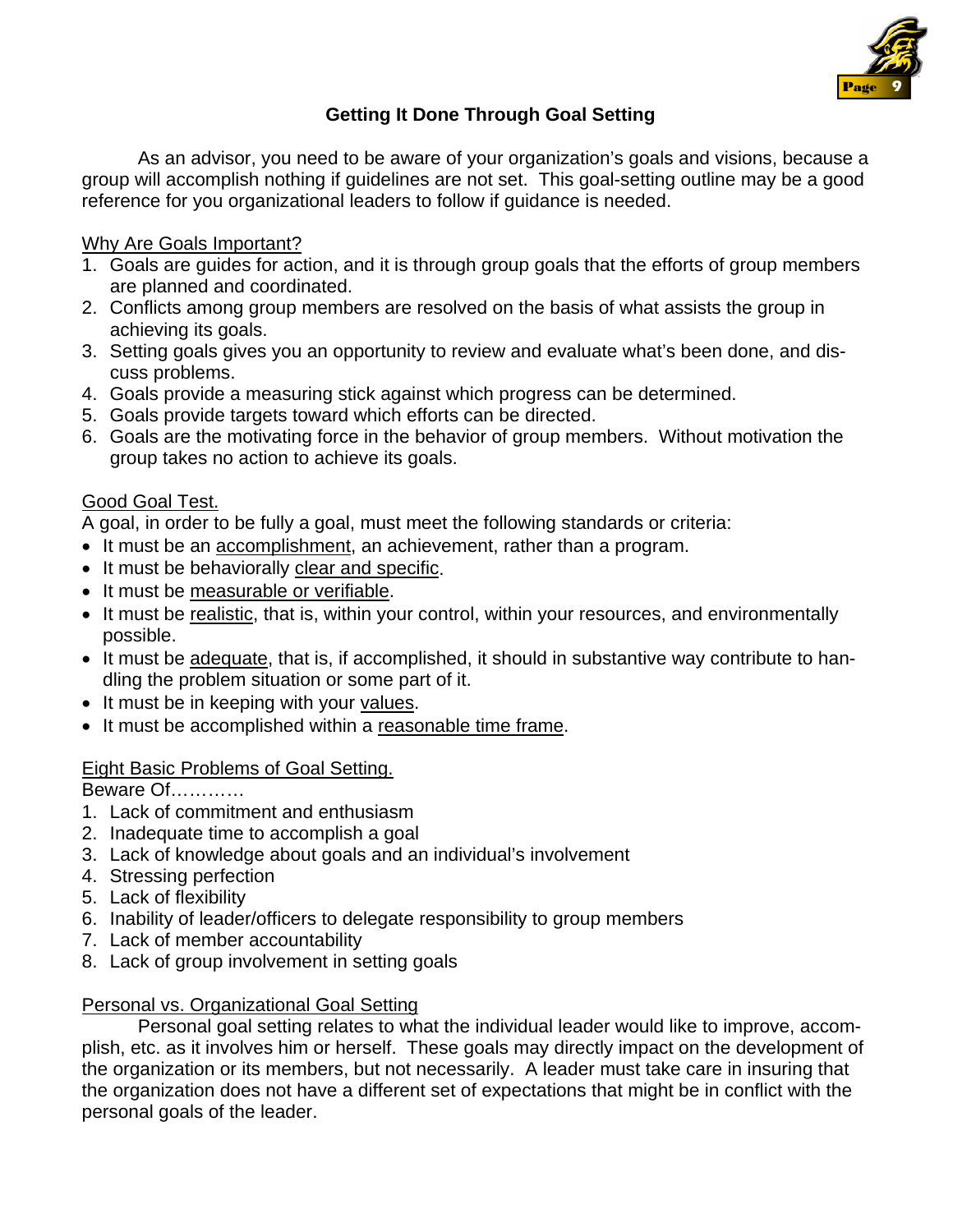

## **Keys To Effective Time Management**

 Time management may be a simple concept for you, but for some of your organization members, time may never have been something they worried about in high school. If you notice your organization feeling rushed and bogged down, you may want to suggest some of these tips, because before any member can be an effective member, he or she must learn how to plan.

- 1. Maintain a CALENDAR.
- 2. Keep a "TO DO LIST": Utilize the ABC method…..work your "A's" off. Don't develop "C" fever! (A's are most important items. C's are least important).
- 3. Know your MOST PRODUCTIVE TIME: Are you a morning person, afternoon, or evening? Schedule the most difficult tasks during these most productive times.
- 4. To help yourself prioritize items, ask yourself; WHAT IS THE WORSE THING THAT COULD HAPPEN IF I DO NOT COMPLETE THIS? If the implications are not great, then chances are that it isn't that important….."C" fever!!
- 5. Keep telephone calls and meetings to a minimum.
- 6. DO FIRST THINGS FIRST!
- 7. Set deadlines.
- 8. Set your watch ahead five minutes.
- 9. Put up visual reminders.
- 10. USE GOALS as the driving force for your activity.
- 11. Schedule and USE relaxation time. TAKE A RELAXATION PRESCRIPTION.
- 12. Avoid the ACTIVITY TRAP…..this is when being busy is a substitute for accomplishing something.
- 13. Pay attention to your attention. Don't zone.
- 14. DELEGATE…..take the monkey off your back!
- 15. Learn to say NO!
- 16. Time management is more related to the QUALITY OF EFFORT not quantity of effort
- 17. Work SMARTER NOT HARDER.

#### **Decision Making**

#### Ways to Make Decisions

- 1. **Consensus**: Everyone agrees with what the decision should be. It is the most effective process for decision-making, however, it also takes the most time.
- 2. **Majority Vote**: At least 51 percent of the members need to agree with what the decision should be. This method is used most often.
- 3. **Minority rule**: The organization selects an executive board or ad hoc committee to make the decisions.
- 4. **Expert member**: The most expert member in the group makes the decision.
- 5. **Authority with discussion**: The group originates ideas and holds discussion, but the final decision is left up to the group leader.
- 6. **Authority without discussion:** The leader of the group decides without discussing it with the group.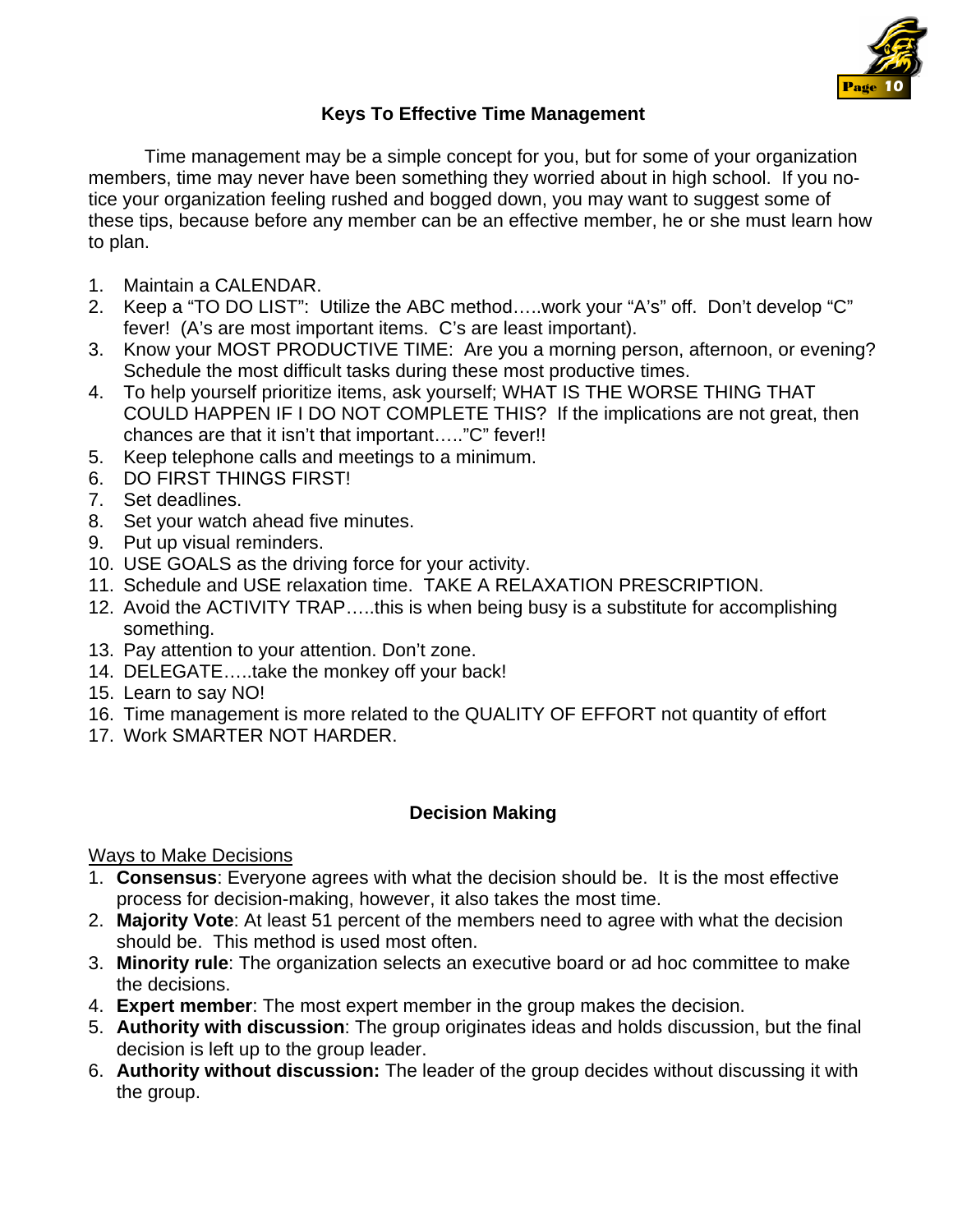

#### **Team Building**

Building A New Team

*Who are we?* Team members need to know each other by sharing their expectations, needs and desires of the team.

*How will we work together?* Procedures and guidelines for working together need to be established.

*What are we going to do together?* Establish the team's goals.

*What is going to get in our way?* Analyze any possible obstructions to meeting the goals. *How will we achieve our goals?* Brainstorm, decide and implement an action plan.

*How will we know when we get there?* Develop an evaluation to measure the team's success toward meeting its goals.

*How did we do as a team?* Individual behavior affects the team's effectiveness. Hence, team members should provide one another with constructive feedback in an effort to improve the quality of the team.

#### Characteristics of an Effective Team

- 1. Clear, cooperative goals to which every member is committed.
- 2. Accurate communication of ideas and feelings.
- 3. Distributed participation and leadership.
- 4. Appropriate and effective decision-making procedures.
- 5. Productive controversy.
- 6. High levels of trust, acceptance and support among its members.
- 7. High levels of cohesion.
- 8. Constructive management of power and conflict.
- 9. Adequate problem solving procedures.

Taken from: Johnson, D.W. and Johnson, F.P., *Joining Together: Group Theory and Group Skills.* 

#### **Commandments of Effective Communication**

Much time could be wasted in meetings without effective communication among members. If this becomes a weakness within your organization, perhaps a workshop would be beneficial.

- 1. Seek to clarify your ideas before communicating. The more clearly you analyze the problem or situation/idea to be communicated, the clearer it becomes.
- 2. Examine the true purpose of the communication. Is it to inform, to initiate action, to change a circumstance?
- 3. Consider the physical and human setting.
- 4. Use a minimum of technical or popular jargon.
- 5. Consult with others when appropriate.
- 6. Be mindful, while you communicate, of the overtones as well as the basic content of your message. Verbal as well as non-verbal messages are important.
- 7. Be sure to support your communication.
- 8. Summarize the main point of the communication.
- 9. Give the person an opportunity to provide feedback as to their understanding of the communication. Seek not only to be understood but to understand….Be a good listener.
- 10. Know when to keep quiet or end a conversation.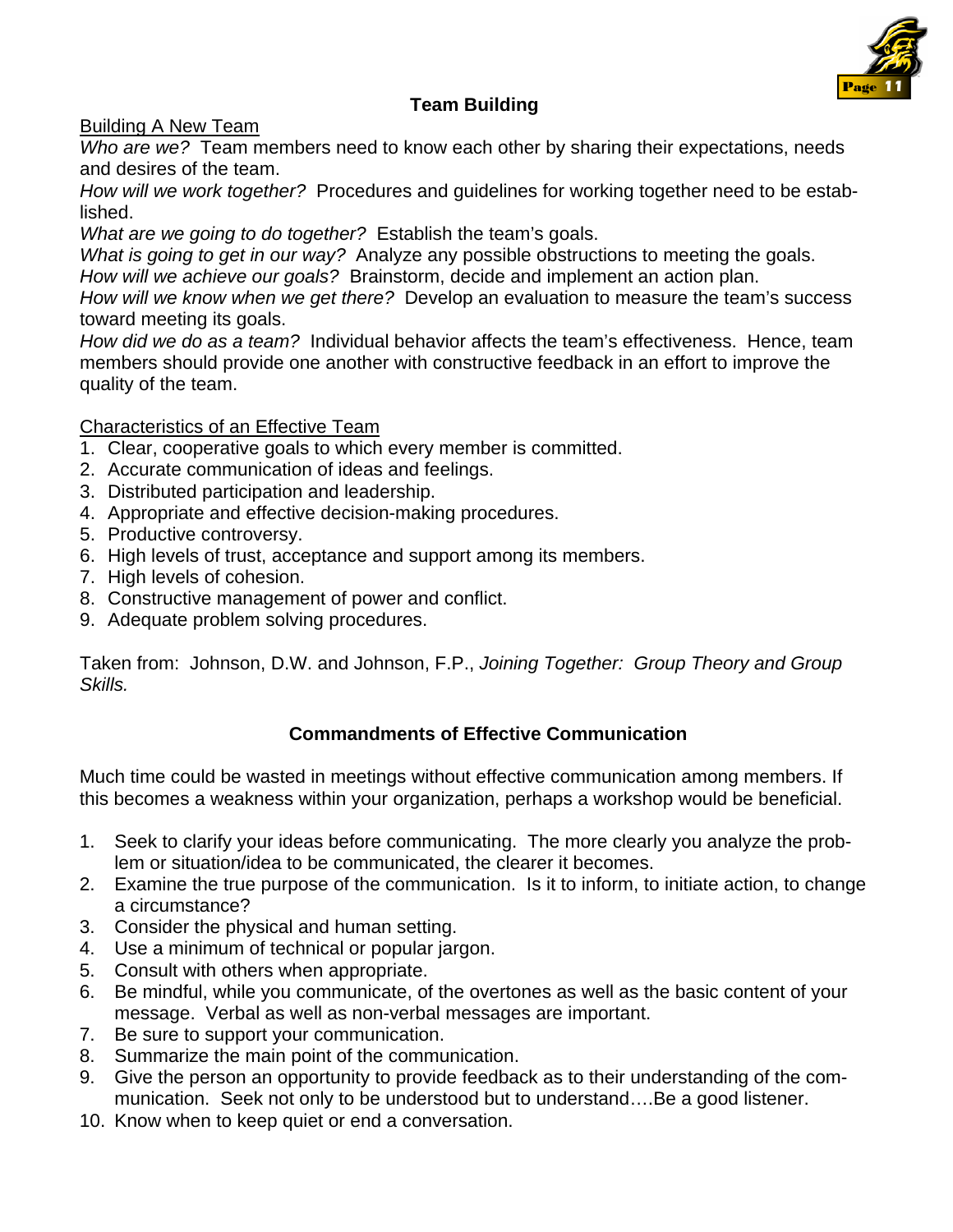

#### **Developing A Master Weekly Schedule The Basic Planning Rules**

 At the beginning of each semester, it may be a good idea to recommend to your organization's leaders that each member plan a weekly schedule. This will be beneficial not only to each individual, but for committee chairs who work around schedules to plan meetings.

- 1. Block out classes and other fixed activities.
- 2. Add time needed for meals, sleep, job travel, etc.
- 3. Estimate and list time needed for studying each subject, generally 2 to 3 hours per credit per week. However individuals vary. Some may need more time for certain subjects depending on competency.
- 4. Find your periods of peak efficiency and periods when you are likely to have the best conditions.
- 5. Be very sure to use any free hours between classes.
- 6. Schedule each study period as close to that class meeting as possible.
- 7. Schedule in time for recreation, exercise, and leisure.
- 8. Leave several hours of open, unscheduled time.
- 9. Use this time as a buffer for extra studying, special events, etc. Do not let extra study interfere with scheduled activities.
- 10. Use all scheduled study time, even if it at first appears unnecessary, e.g. review, work, on large projects.
- 11. Consider your schedule a firm, but flexible guide, not a hard and fast rule. Exceptions may occur, but afterwards return to your schedule.
- 12. Check to see that your schedule addresses each of your school and personal needs and objectives for the semester or year. Change it if necessary.

#### **Organizational**

- 1. Developed by the organization by consensus
- 2. Must be related to the organizations purpose
- 3. Measured by activity
- 4. Focus is usually on the organization
- 5. Must be embraced by the membership
- 6. Conflict is possibly with the group/others
- 7. Personal strengths and weaknesses come into play, but the emphasis is primarily on the groups development

#### **Personal**

- 1. Developed by the individual
- 2. May be related to the organizations purpose
- 3. Usually measured by impact
- 4. Focus is usually on the person
- 5. May be shared with the organization/ membership
- 6. Conflict is resolved individually or worked out among the organization members
- 7. Personal strengths and weaknesses come into play in developing goals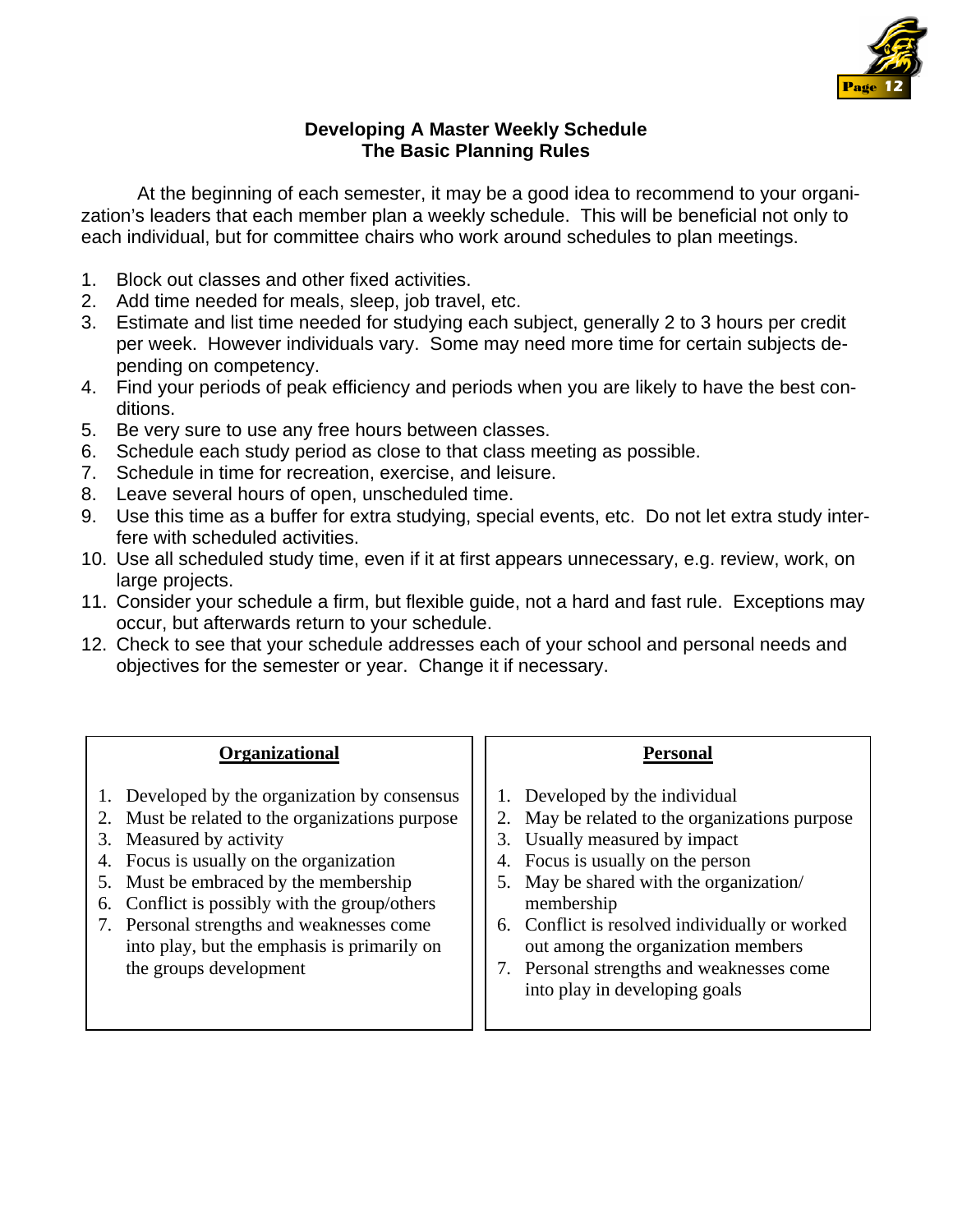<span id="page-12-0"></span>



 According to F.S. Haiman, author of Group Leadership and Democratic Action, a mature group or organization should practice the following 20 techniques. (When your organization seems to be experiencing problems, you, as the advisor, could examine and evaluate this list with your organization).

- 1. Has a clear understanding of its purposes or goals.
- 2. Makes progress toward its goals with a maximum of efficiency and a minimum of wasted effort.
- 3. Is able to look ahead and plan ahead.
- 4. Has achieved a high degree of effective inter-communication.
- 5. Is able to initiate and carry on effective, logical problem solving.
- 6. Has achieved an appropriate balance between established ways of working together and readiness to change its procedural patterns.
- 7. Is objective about its own functioning; can face its procedural-emotional problems and intelligently make whatever modifications are called for.
- 8. Strikes an appropriate balance between group productivity (socio-group functions) and the satisfaction of ego needs (psyche-group functions)
- 9. Provides for the diffusion and sharing of leadership responsibilities.
- 10. Achieves an appropriate balance between content and process orientation.
- 11. Has a high degree of cohesiveness or solidarity but not to the point of exclusiveness or the point of stifling individuality.
- 12. Makes intelligent use of the differing abilities of its members.
- 13. Faces reality, and works on the basis of fact rather than fantasy.
- 14. Provides an atmosphere of psychological freedom for all the expression of all feelings and points of view.
- 15. Is not over-dominated by its leader or by any of its members.
- 16. Has achieved a healthy balance between cooperative and competitive behavior on the part of its members.
- 17. Strikes an appropriate balance between emotionality and rationality.
- 18. Can readily change and adapt itself to the needs of differing situations.
- 19. Recognizes that means are inseparable from ends.
- 20. Recognizes the values and limitations of democratic procedures.

# Keeping your Organization Informed

 Your organization will not be strong if the only time members receive communication is at meetings. The officers need to keep the members informed of ideas they have and plans they are making. Members need to share with each other special information about themselves (awards received, etc.) and activities in committees. It takes time and effort to prepare newsletters and public announcements, but it enhances the perception that your organization is enthusiastic and active. You may want to suggest such forms of communication to your officers.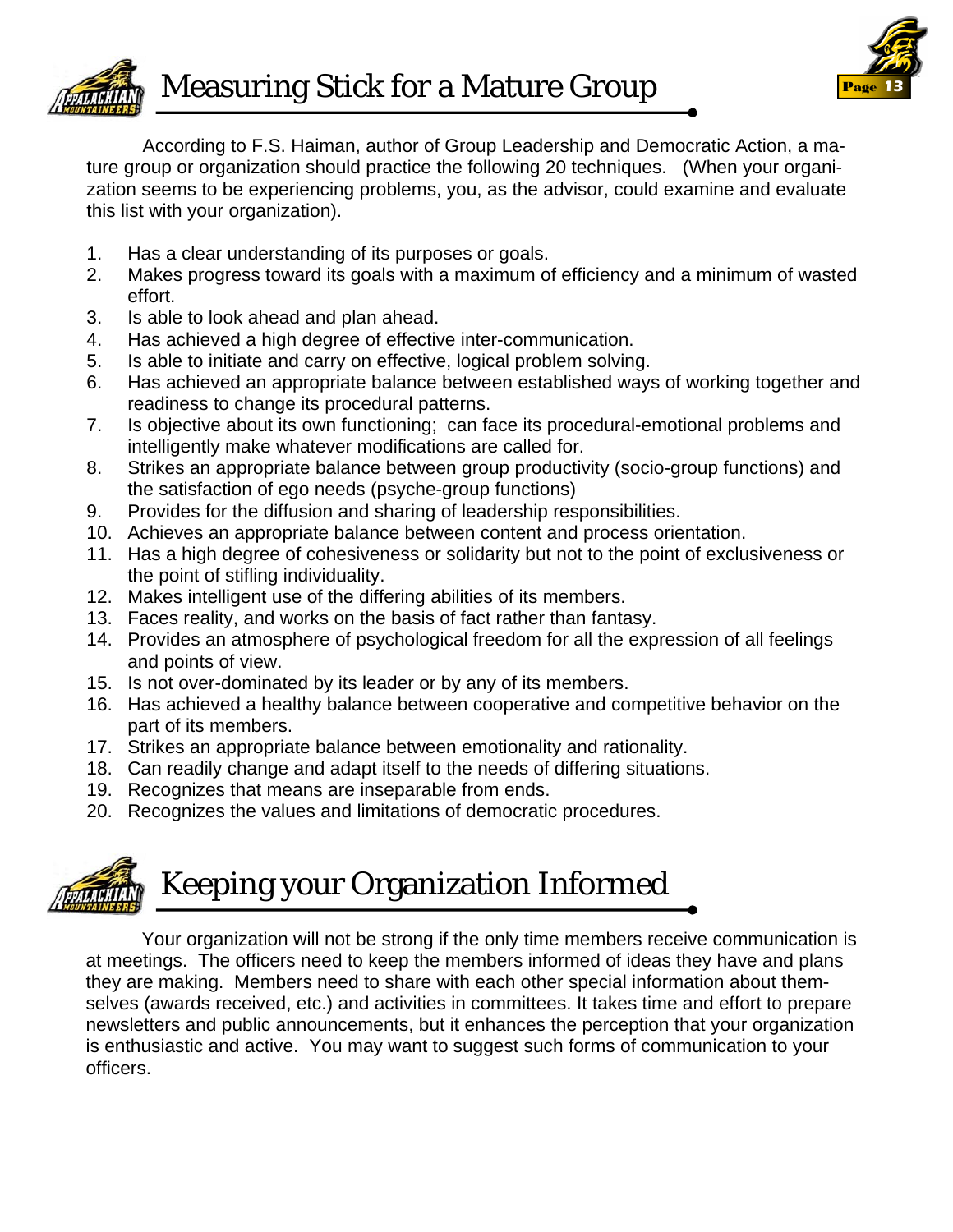<span id="page-13-0"></span>



**Keeping your Organization Informed (Cont.)** 

#### **Websites**

The Appalachian server will host organization websites if they comply with all University policies and guidelines. There are two options for format. A traditional html format or the php Website. Organizations are required to have a "webmaster" that builds the site and then a meeting can be scheduled with Tina Parlier in the Center for Student Involvement and Leadership in order to get the site up and running.

#### **Newsletters**

 Too many clubs do not correspond with active members at all; many others only send notices of upcoming meetings to members. Newsletters are simple to put together and allow organizations to highlight the accomplishments of the organization, it's members and upcoming events. E-Newsletters allow the organization to keep in touch with little or no expense.

#### **Campus Information**

*The Appalachian* ads are good ideas for large campus wide programs. However, they are not always cost effective for smaller programs. The Center for Student Involvement and Leadership will announce upcoming organization events in the weekly President/Advisor email. Events can also be submitted to the Club Council website for listing. www.clubcouncil.appstate.edu

*Fliers* and *table cards* are cost effective ways to advertise to the campus. Make sure you follow the posting policies. Organizations will be held responsible for posting violations.

*Mailings*. Organizations are allowed one campus-wide mailing per year and one organizational mailing per semester. The mailing must be approved for content in the Center for Student Involvement and Leadership. It is a good idea to get the mailing approved prior to making copies. A return address must be visible on the mailing. For more information on mailings, contact CSIL.

## **EXPOS**

There is an expo at the beginning of each semester. These are good times to utilize organization membership and recruit new members. Information about upcoming Expos can be found on the Club Council website.

#### **STUDENT DEVELOPMENT RECORD**

The Student Development Record needs to be updated each semester. The Student Development Record is an official Involvement Transcript much like an Academic Transcript. It is the president's/advisor's responsibility to confirm each members involvement in a club.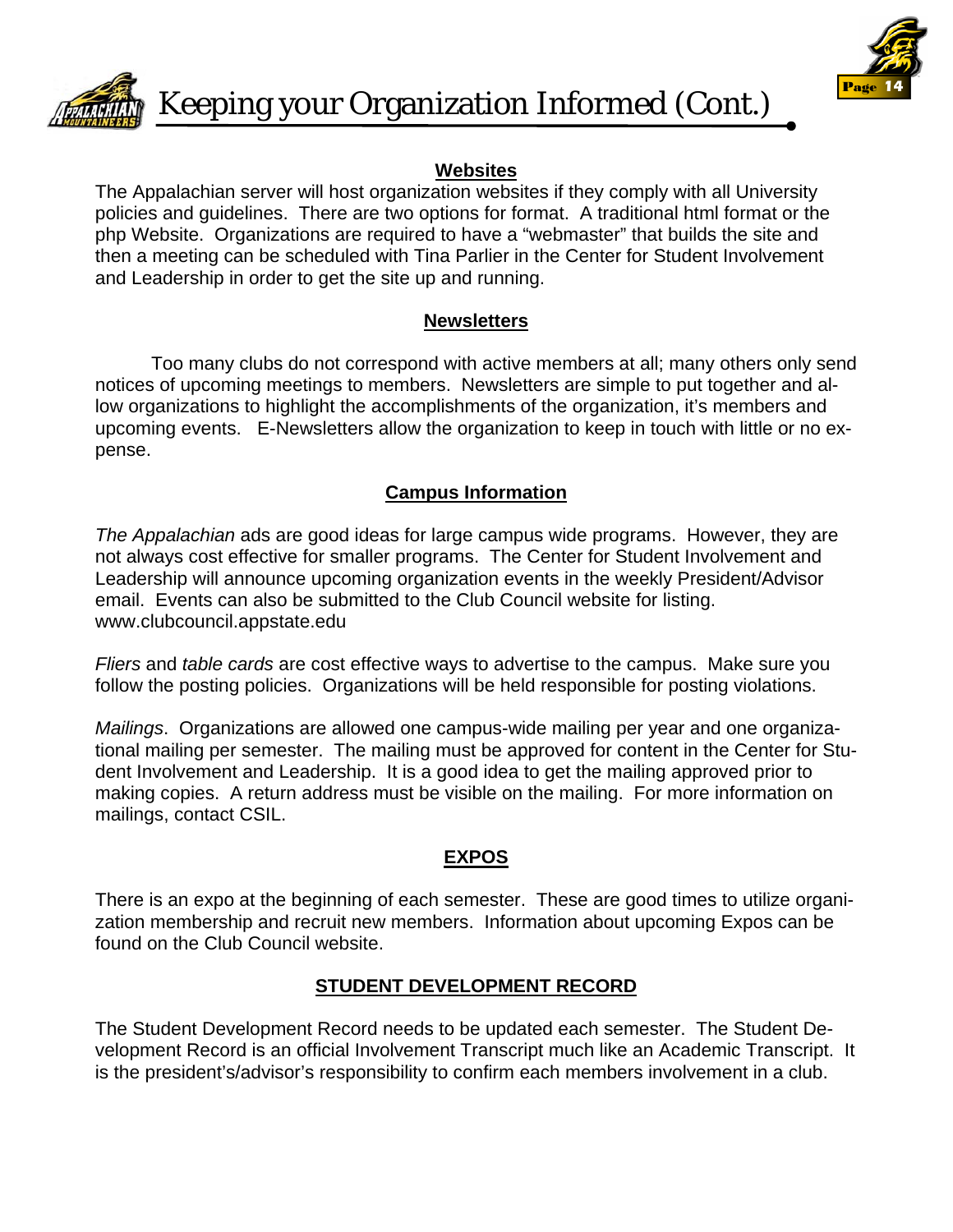<span id="page-14-0"></span>

**ASU Guidelines for Organizations** 



 The following serves as a quick reference guide and is in no way an alternative for reading the student organization guidelines booklet in its entirety. Clubs and organization will be held accountable for all policies, rules, and regulations presented with in the guidelines book.

#### ♦ **All organizations recognized by the University, through the CSIL, have access to the following:**

- Use of the ASU name
- Use of campus facilities and support services
- Funding for educational activities through Club Council
- Permission to enter into solicitation and fund-raising activities according to university policy
- Use of a post office box and access to free on campus mail services
- Ability to develop a web site using university resources
- Inclusion in university publications, web and events
- Participation in Recognition Programs such as the Monthly Marvel Program and the Annual University Clubs and Organization Awards
- Use of state vehicles for travel to educational events

## ♦ **Maintaining Recognition**

- Register with the Center for Student Involvement and Leadership by the deadline each fall
- Attendance by a representative of the organization at the Club president's meeting held at the beginning of each semester
- Submit a one page summary of events and activities completed by the club each year to the Club Council
- If for some reason a club becomes inactive, the funds for the organization should be maintained in a passbook savings account by CSIL

## ♦ **Facility Usage (outside of the Student Union)**

- Classrooms are reserved through Business Affairs (828) 262- 2030 and are not available on the weekends.
- No smoking, other drugs, or alcohol.
- No food or drinks unless okayed by Business Affairs, and the organization is responsible for clean-up
- If furniture is rearranged, it must be put back in prior arrangement before leaving.

## ♦ **Student Union Facility Usage Policy**

- All reservations for rooms in the Student Union are made through the Student Programs Office located on the second floor of the Plemmons Student Union
- ♦ **Vehicle Usage Policy** *This includes cars, vans, and buses*
- Submit the request form to Office Manager in CSIL at least 10 days prior to the scheduled event.
- Reason for travel is compatible with purpose of organization
- Vehicle usage includes those events on campus and in the Boone community, but can be arranged to use outside of the area is driver from motor pool is hired or organization's advisor is in attendance
- All drivers must either be full or part-time employees of the University
- Prepayment of projected mileage is made to CSIL office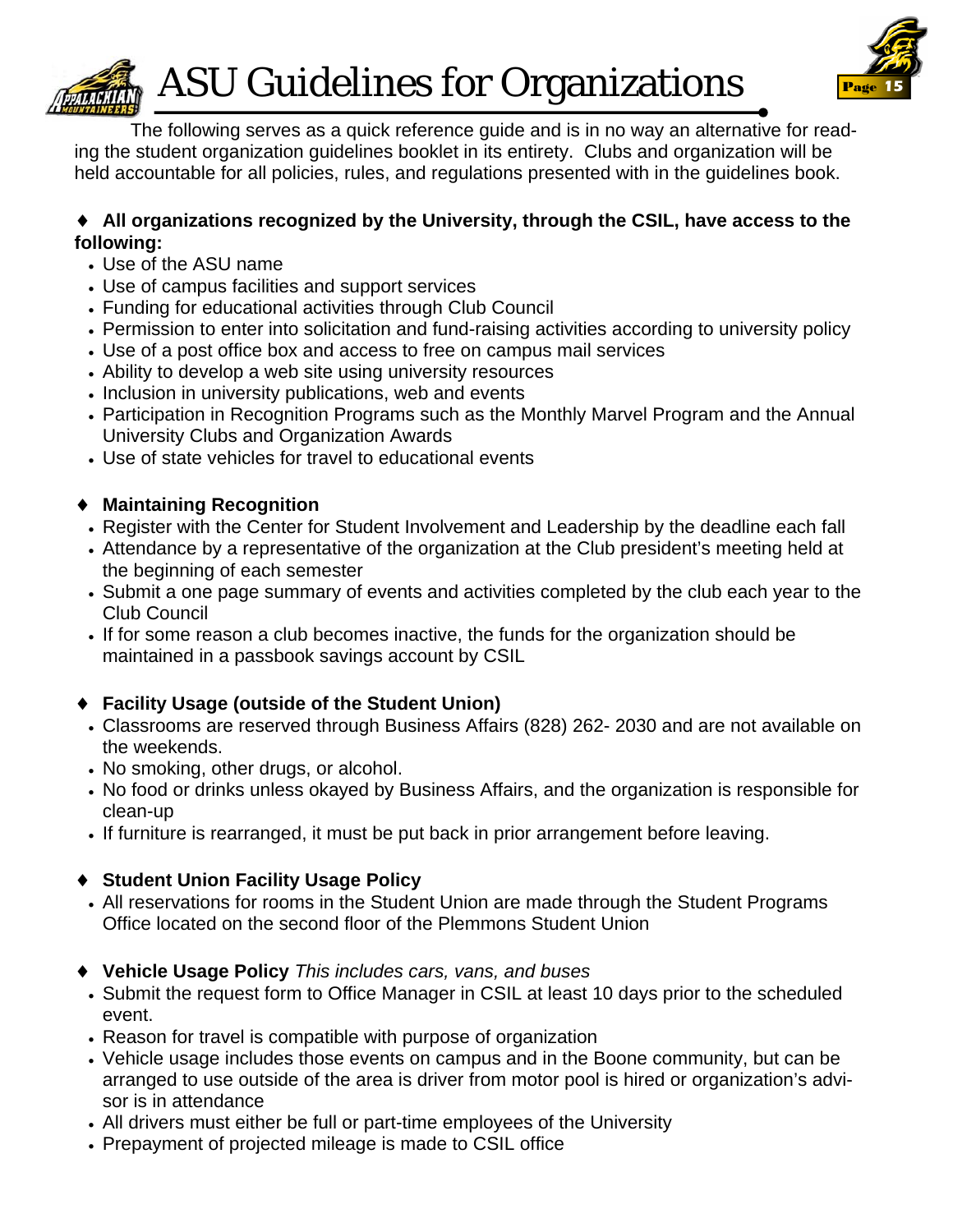



## ♦ **Solicitation and Fundraising Policy (pg. 20-22)**

- Solicitation must be sponsored by a student club or organization
- Solicitors (s) must provide all requested documentation to the CSIL office 5 working days prior to the event
- Solicitation should occur only in approved locations
- Solicitation permit must be prominently displayed
- Solicitors may not call out or request individuals in vicinity to respond to the solicitation
- Solicitation is limited to facility rules, but should not exceed 10 working days per semester
- Student organizations sponsoring non-University entities as a fundraiser must receive a minimum of 20% of any sales.

## ♦ **Allocation Policy**

- Funding is available for service projects, education travel and programming available to all ASU students and community.
- Submit allocation request to the Club Council Advisor in CSIL. Forms can be picked up in CSIL or downloaded at www.clubcouncil.appstate.edu *(Organizations are encouraged to submit requests as early as possible in the academic year.)*
- Provide a current copy of the most recent bank statement
- The full club must have been in existence for at least 1 semester
- Clubs may not receive more than \$475 a year
- All funding request must be submitted 10 prior to the last day of classes each semester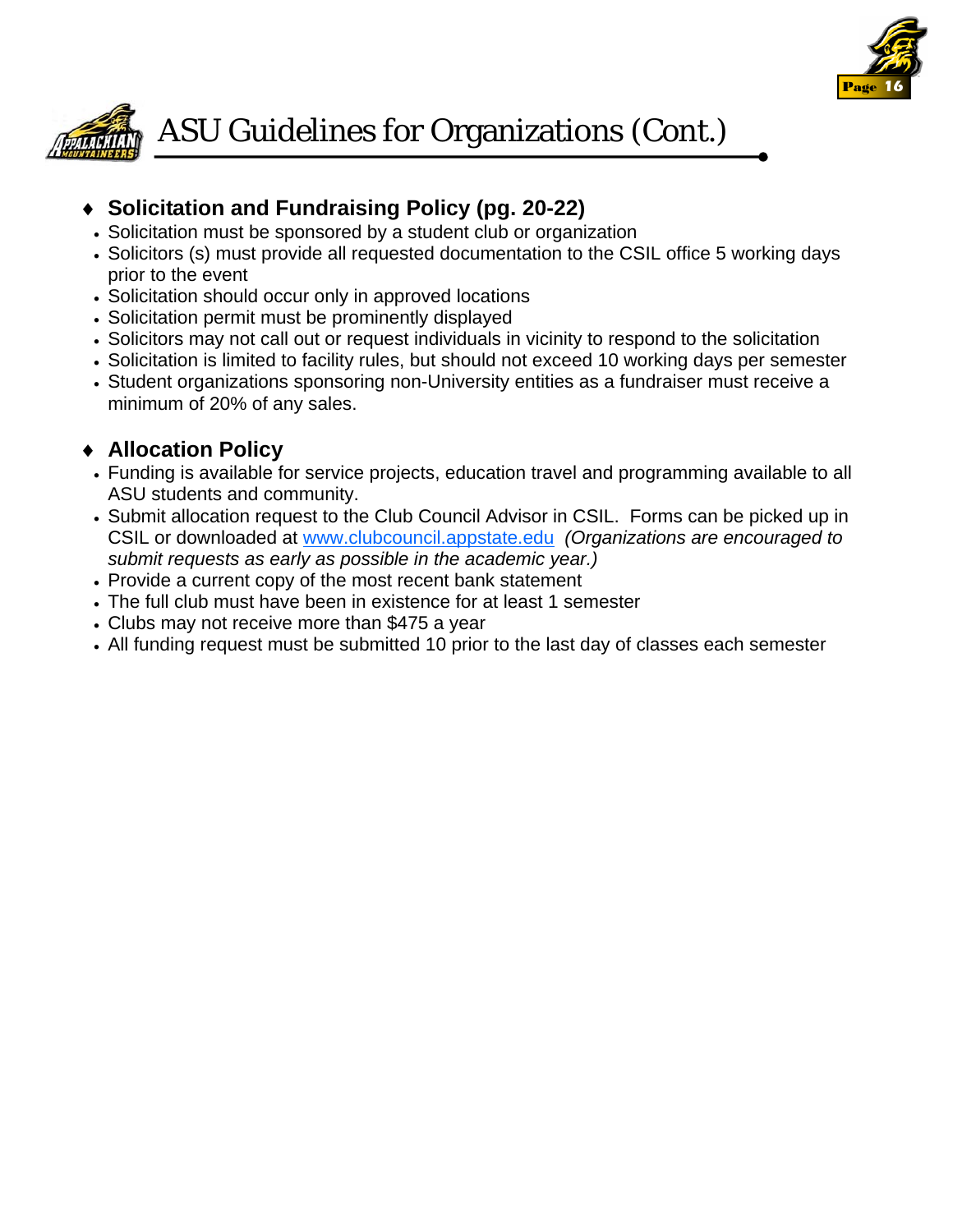<span id="page-16-0"></span>



 Finding the right balance toward students and advisors can be challenging. The following exercise is intended to bring the issue of advisor involvement to the attention of the organization leadership.

#### **DIRECTIONS**

- 1. Read each statement carefully.
- 2. Have the organization president / officers check the box which best represents its view on the statement regarding the involvement of the organization advisor.
- 3. After the organization officers have completed this, the advisor should do the same exercise.
- 4. After both parties have completed the worksheet, someone should tally both the organizations and the advisors answers on one worksheet.

|     | <b>Agree Disagree Unsure</b> | $\div$ The first box represents agreement with the                                |
|-----|------------------------------|-----------------------------------------------------------------------------------|
|     |                              | statement<br>$\div$ The second box represents disagreement<br>with the statement. |
| Key |                              | $\div$ The third box indicates no opinion on the<br>statement                     |

## **MEETING INVOLVEMENT**

| <b>Club</b>    |  |  | Have input in meeting schedule.               |
|----------------|--|--|-----------------------------------------------|
| <b>Advisor</b> |  |  |                                               |
|                |  |  |                                               |
| <b>Club</b>    |  |  | Assist in the preparation of meeting agendas. |
| <b>Advisor</b> |  |  |                                               |
|                |  |  |                                               |
| <b>Club</b>    |  |  | Ability to call emergency meetings of         |
| <b>Advisor</b> |  |  | officers, if deemed necessary.                |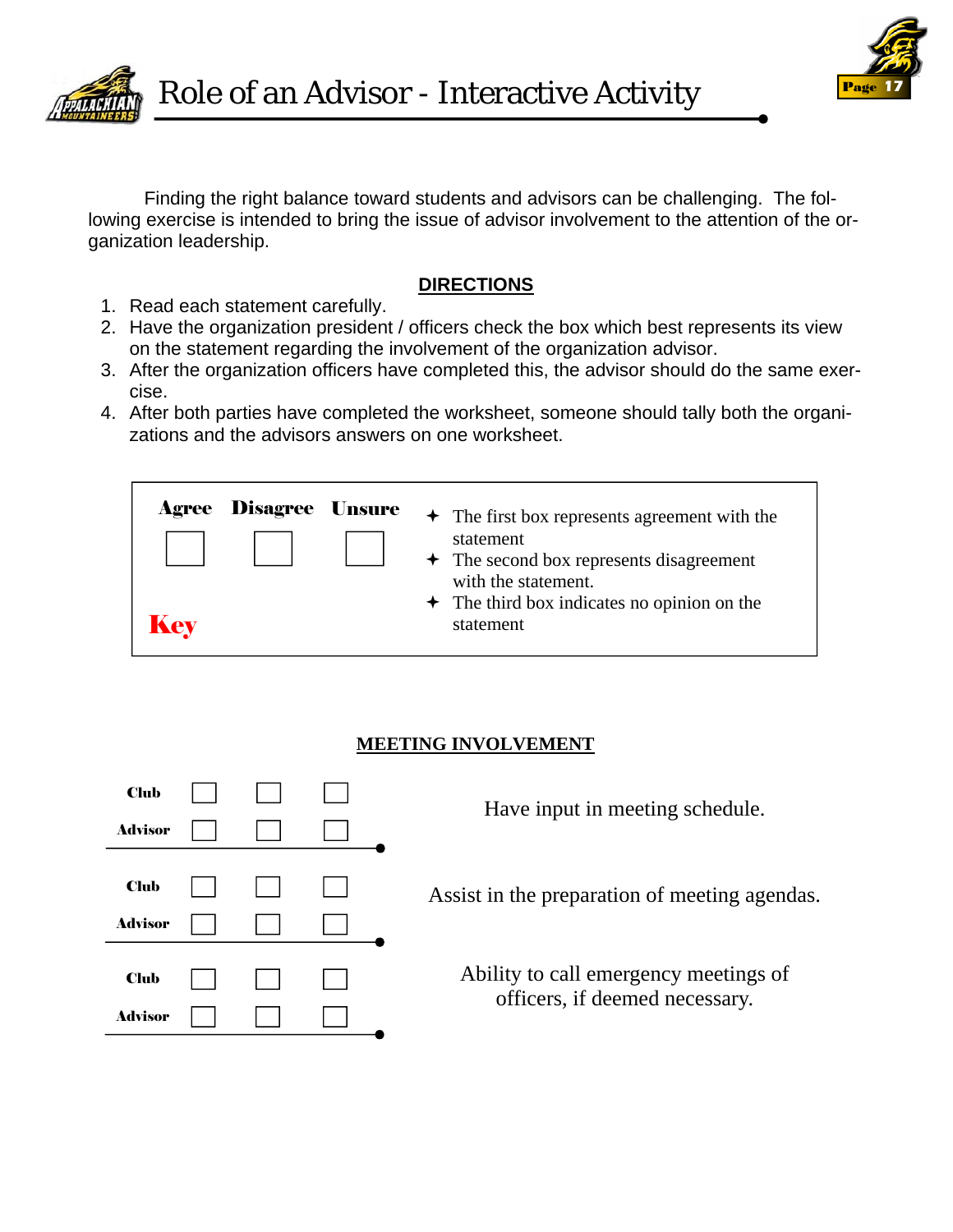



| <b>Club</b><br><b>Advisor</b><br><b>Club</b><br><b>Advisor</b><br><b>Club</b><br><b>Advisor</b> |                         | <b>Agree Disagree Unsure</b> |  | Interrupt during meetings to inform officers / members<br>about possible violations of University policies.<br>Present personal point of view during<br>discussions at meetings.<br>Be quiet at meetings unless asked for input. |  |  |  |  |
|-------------------------------------------------------------------------------------------------|-------------------------|------------------------------|--|----------------------------------------------------------------------------------------------------------------------------------------------------------------------------------------------------------------------------------|--|--|--|--|
| <b>Club</b><br><b>Advisor</b>                                                                   |                         |                              |  | Review minutes for accuracy before distribution.                                                                                                                                                                                 |  |  |  |  |
|                                                                                                 | <b>CLUB DEVELOPMENT</b> |                              |  |                                                                                                                                                                                                                                  |  |  |  |  |
| <b>Club</b><br><b>Advisor</b>                                                                   |                         |                              |  | Coordinate leadership development workshops on top-<br>ics created by club officers.                                                                                                                                             |  |  |  |  |
| <b>Club</b><br><b>Advisor</b>                                                                   |                         |                              |  | Research and present leadership development<br>opportunities available on campus, etc.                                                                                                                                           |  |  |  |  |
| <b>Club</b><br><b>Advisor</b>                                                                   |                         |                              |  | Explain University policies and<br>procedures to general club membership                                                                                                                                                         |  |  |  |  |
| <b>Club</b><br><b>Advisor</b>                                                                   |                         |                              |  | Cancel events when he/she<br>believes they are poorly planned.                                                                                                                                                                   |  |  |  |  |
| <b>Club</b><br>Advisor                                                                          |                         |                              |  | Use influence with club officers between<br>meetings to get things accomplished the right way.                                                                                                                                   |  |  |  |  |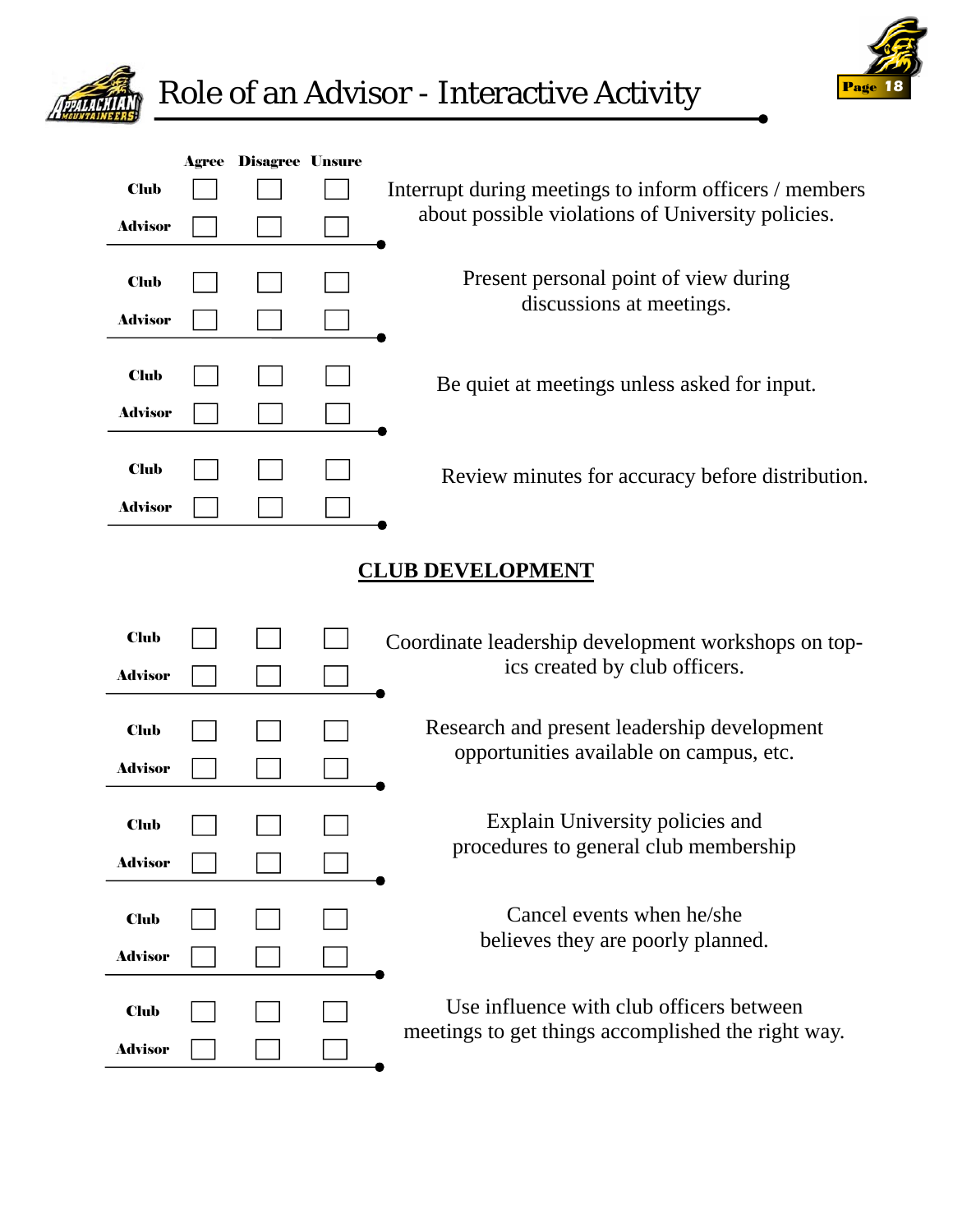



## **GOAL SETTING**

|                | Agree | <b>Disagree Unsure</b> |                                                      |
|----------------|-------|------------------------|------------------------------------------------------|
| <b>Club</b>    |       |                        | Require committees to follow up with advisor on pro- |
| <b>Advisor</b> |       |                        | gress toward goals, with frequent updates.           |
|                |       |                        |                                                      |
| <b>Club</b>    |       |                        | Participate in goal setting.                         |
| <b>Advisor</b> |       |                        |                                                      |
|                |       |                        |                                                      |
| <b>Club</b>    |       |                        | Provide feedback to officers                         |
| <b>Advisor</b> |       |                        | on progress toward goals.                            |

## **REPRESENTATION**

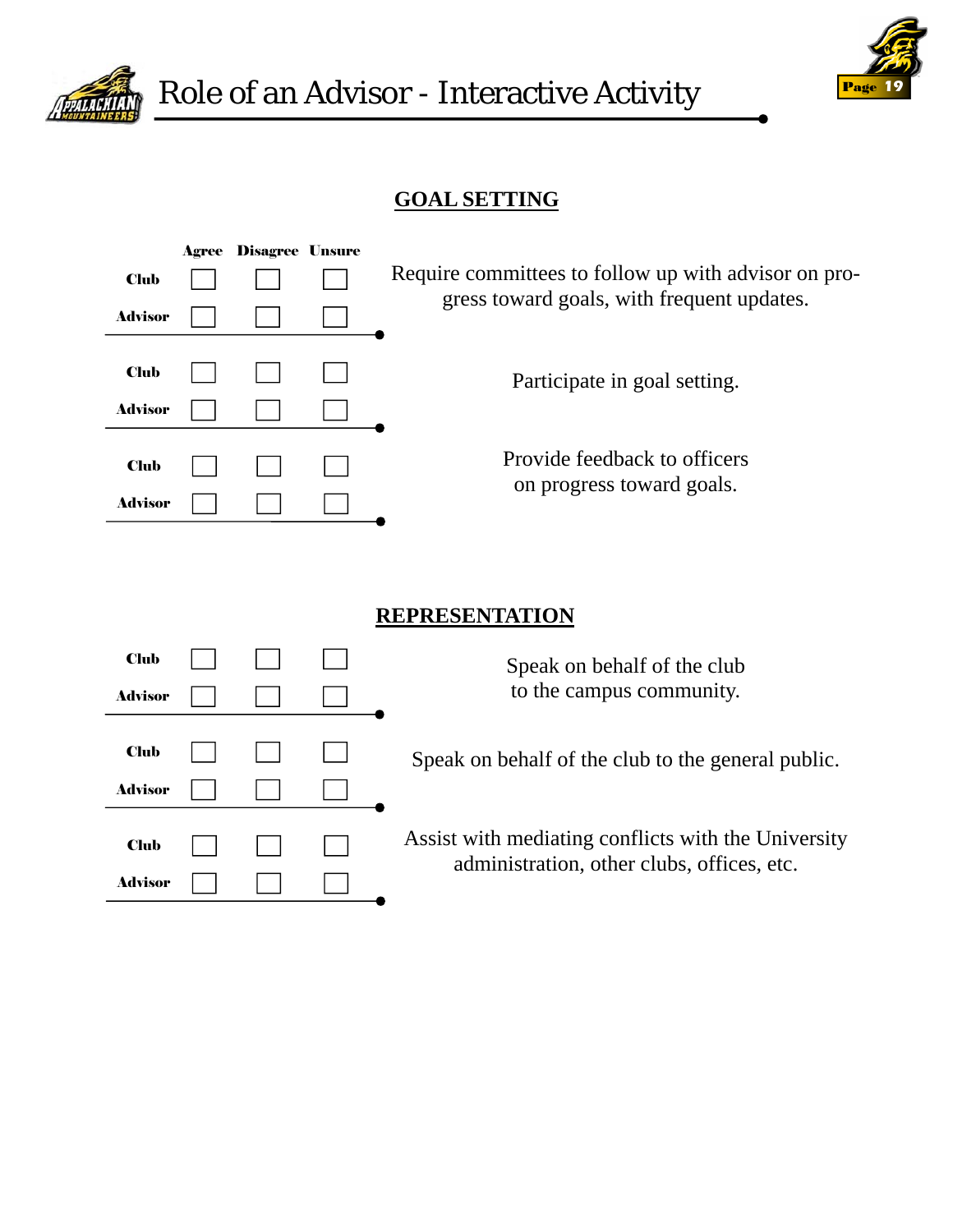

## **ELECTIONS**

| <b>Club</b>    |  |       |
|----------------|--|-------|
| <b>Advisor</b> |  |       |
| <b>Club</b>    |  | Provi |
| <b>Advisor</b> |  |       |
| <b>Club</b>    |  |       |
| <b>Advisor</b> |  |       |

Attend all elections, interviews, etc.

ide club officers feedback on each candidate.

Review all official correspondence. (newsletters, proposals, letters, etc.)

## **ATTENDANCE**

|                               | <b>Agree Disagree Unsure</b> |                                                            |
|-------------------------------|------------------------------|------------------------------------------------------------|
| <b>Club</b>                   |                              | Attend all regular meetings.                               |
| <b>Advisor</b>                |                              |                                                            |
| <b>Club</b><br><b>Advisor</b> |                              | Attend officer meetings.                                   |
| <b>Club</b><br><b>Advisor</b> |                              | Attend committee meetings.                                 |
| <b>Club</b><br><b>Advisor</b> |                              | Attend organizations campus-wide<br>activities and events. |
| <b>Club</b><br><b>Advisor</b> |                              | Have regular one on one meetings with officers.            |
| <b>Club</b><br><b>Advisor</b> |                              | Attend organizations internal activities and events.       |